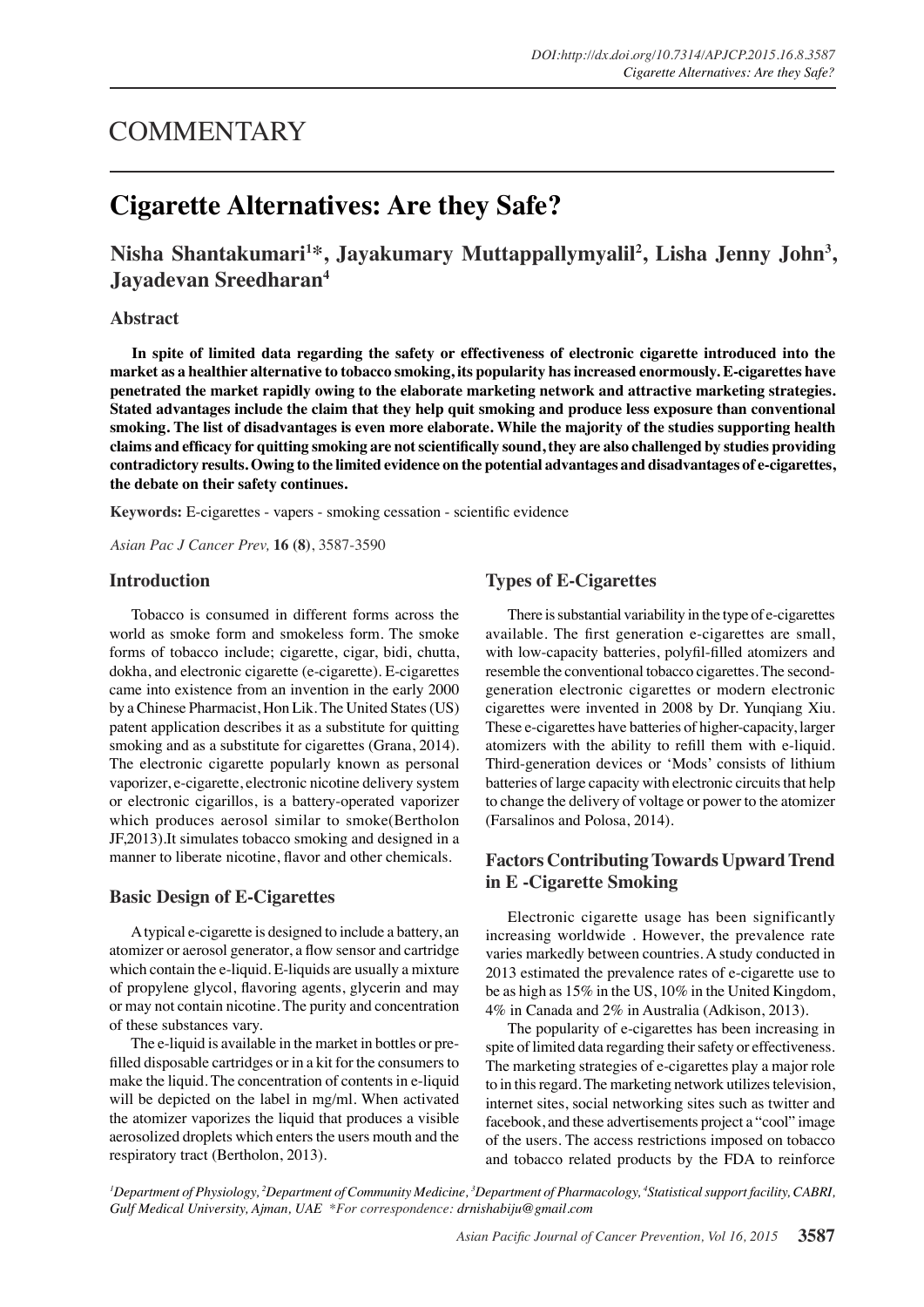#### *Nisha Shantakumari et al*

its disapproval of tobacco use do not extend towards advertising of e-cigarette which undermines its own efforts at smoking cessation. Increasing number of youth is trying out these products because of the style quotient portrayed, availability of e-cigarettes in attractive colors, varying flavors and some e-cigarettes have fancy decors simulating attractive gadgets. The advertising media also use celebrity endorsements for their product promotion thus appealing to masses (Rooke and Amos, 2013) .

E-cigarettes advocated to emit smokeless vapor are permitted at places where smoking is banned such as public places. The other reason for accelerated sales of e-cigarettes is their increasing availability. E-cigarettes are a cheaper alternative to traditional cigarettes which have taxes imposed on them (Grana and Ling, 2014). Previously they were ordered only from internet sites, while now they are available at places that sell traditional cigarettes: tobacco stores, warehouse/supermarkets, and convenience/gas stations. This is the scenario in countries with weaker tobacco control policies in both tax and smoke-free air. In places with stricter policies, users resort to internet sites for procurement of the product (Rose, 2014).The more available they become, the more "normative" the e-cigarettes appear.

### **Stated Advantages of E- Cigarettes**

E- cigarettes were introduced into the market as a healthier alternative to tobacco smoking and are being widely used for quitting cigarette smoking. Few randomized controlled trials conducted to investigate the efficacy of e-cigarettes in smoking cessation revealed that e-cigarettes with or without nicotine were moderately effective in helping smokers to quit cigarettes and in smokers not intending to quit. E-cigarettes also decreased the number of cigarettes consumed and resulted smoking cessation without significant side-effects (Caponnetto et al., 2013; Bullen et al., 2014). The effect on smoking cessation and relief from withdrawal symptoms were found to be better with nicotine containing e- cigarettes. The nicotine yield from e-cigarettes ranges from zero to 43.2 mg /100 mL puff and is much less in comparison with 152-193 mg nicotine/100 mL puff yielded from a conventional cigarette (Schroeder and Hoffman, 2014).

E-cigarettes are less addictive and have low user liability owing to the lower rates of nicotine absorption. Hence, users report less dependence on e- cigarettes than conventional cigarettes. Smokers find the sensation of using an e-cigarette (mimicking the use of conventional cigarettes) thus satisfying their cravings more completely than other nicotine replacement products such as patches or chewing gums (Etter and Bullen, 2011).

Abstinence for smoking while on e-cigarettes also relives the users from the commonly encountered side effects of smoking such as coughing, dyspnea and unpleasant odors. In comparison with tobacco cigarettes the exposure to smoke vapor produced by e- cigarettes is very small. Risk analysis using e-cigarettes emissions and assessment of indoor air concentrations concluded that there was no significant risk to health from e-liquid vapors while tobacco smoke samples approached risk limits for adult exposure (Etter, 2010). Long-term carbon monoxide (CO) exposure has been linked to cardiovascular disease. CO generated with e- cigarettes is much lower than that produced during cigarette combustion. In part for this reason, substituting for cigarettes has been suggested as a strategy for reducing the harm of tobacco smoking (McAuley et al., 2012). With new generation e- cigarette devices in the market consumers can use them for more time before being discharged. E-cigarettes liquids are available in variety of flavors to cater to the choice of the consumer market. The atomizers have greater capacity and can be refilled with a variety of flavoring liquids instead of having to use prefilled one. (Vansickel et al., 2010).

### **Stated Disadvantages of E- Cigarettes**

The use of e-cigarettes is permitted in places where smoking banned may increase the social exposure to smoking and contribute to the 'renormalization' of smoking behaviors among the youth. Public use of e-cigarettes also provides visual cues to smoke, which undermines quit attempts and promotes relapse (Fairchild et al., 2014). Owing to the increasing popularity of e-cigarettes among the youth it may influence the youth to try other tobacco products, including conventional cigarettes.

The particle size and number in e-cigarettes aerosol are similar to conventional cigarettes and are small enough to enter the systemic circulation. E- Cigarettes use high air flow rate to produce aerosol which increases their penetrability into respiratory passages and circulation. The aerosol contains heavy metals such as lead, nickel, and chromium which are labeled by FDA as potentially harmful elements .E-cigarette aerosols are not merely water vapor as falsely claimed. The lead and chromium concentrations in e-cigarette aerosols are in the range of conventional cigarettes, concentration of nickel is about 2 to 100 times greater than conventional cigarette smoke(Saffari et al., 2014). Animal studies have shown that long-term inhalation of nickel hydroxide nanoparticles have been shown to induce oxidative stress and inflammation in the lungs and cardiac tissues of mice (Kang et al., 2011).

The propylene glycol in e-cigarettes is an irritant to the respiratory tract and causes broncho constriction. There is increased dynamic airway resistance which could be of grave concern to people with chronic obstructive lung diseases (Vardavas et al., 2012). Heating up of nicotine tank systems release formaldehyde and acetaldehyde which are potent carcinogens (Kosmider et al., 2014). E-cigarette vapors have been reported to increase virulence of drug-resistant bacteria (Crotty Alexander et al., 2014).

The flavoring agents used in e-cigarettes have been shown to be cytotoxic to human embryonic stem cells. This could be cause of concern to pregnant women who use e-cigarettes or are exposed second hand to their aerosol (Bahl et al., 2012). The water vapor produced by the e-cigarette emission is reported to be a source of indoor air pollution (Schober et al., 2014).

Human factors also have a considerable impact on the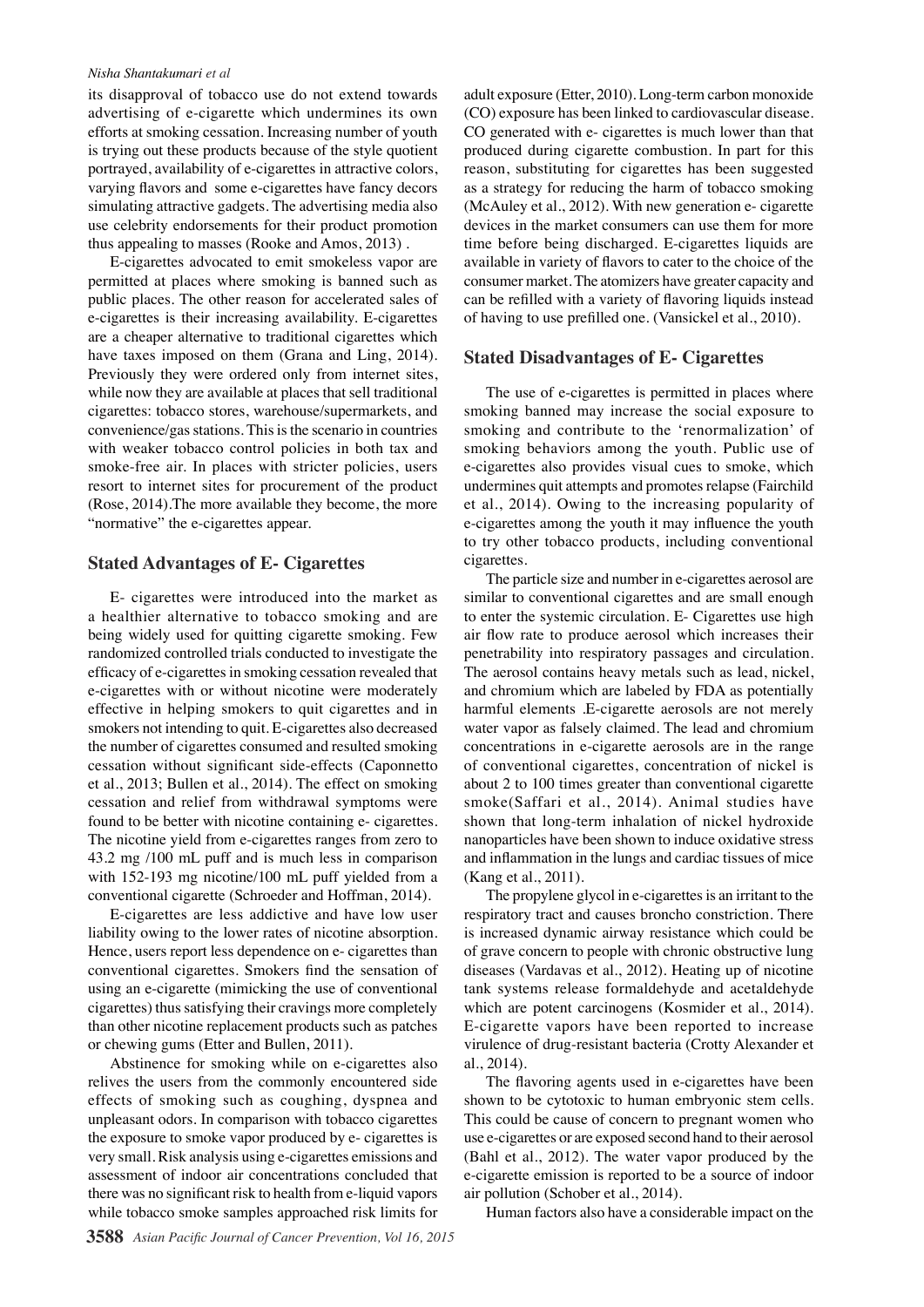risk associated with e-cigarettes. Poor product design or improper user behavior can exacerbate the risk of exposure to e-liquids from leaks or spills (Yang, 2014). E-liquids have also been reported to be intentionally misused to aid in suicide attempts. Explosions of e-cigarette devices have resulted in sensory impairments, oral disfigurement and property damage to users. Less serious side effects include irritation of respiratory tract and oral cavity (Chen, 2013).

The e-cigarettes available or marketed usually lack product brochures and are inappropriately labeled including misleading, ambiguous and incomplete labeling. This could pose a health hazard owing to the complexity of e-cigarette products and their potential risks (McQueen et al., 2011). There is a lack of information on the proper disposal of e-cigarette products and accessories, including cartridges. The nicotine from discarded cartridges can contaminate soil and water sources and could adversely impact the environment (Chang, 2014).

## **Critique on Safety**

The growing popularity of e- cigarettes is owing to a cleverly advertised belief that it helps in effective reduction or complete cessation of traditional cigarette smoking. While there has been evidence in contrary with population studies suggesting that e- cigarette users are less likely to quit smoking (Adkison et al., 2013; Vickerman et al., 2013). The popularity of e-cigarettes has led to increasing prevalence among the youth and subsequently shifting to the adolescents. Furthermore the proportion of ever users and dual users of conventional tobacco and e-cigarettes are also on a rise. Thus the e-cigarettes are further increasing the existing tobacco related public health burden rather than reducing it (Lee, 2014).

Majority of the research data suggest that e-cigarettes may deliver nicotine at levels sufficient to substitute for cigarettes and hence are an effective substitute for smoking. A closer look at the studies favoring the use of e-cigarettes reveals a lot of loop holes in their research methodology including lack of control groups for comparison and high dropout rates.1Researchers safely conclude that more studies are needed to establish the safety and effectiveness of e-cigarettes. It has been a frequent occurring that multinational tobacco companies are funding prospective studies with results in favor of e-cigarettes. This raises a conflict of interest argument, and could well be a tactic of commissioning research to suit personal interests. Also the fact that needs to be emphasized is that e-cigarettes are not been approved as smoking cessation aids by the FDA or even subject to any regulation until recently. It is only in April 2014 that FDA has announced its intention to regulate e- cigarettes as tobacco product (Song and Glantz, 2015).

The content of nicotine, the primary addictive substance of tobacco products, is much lower in e-cigarettes than conventional cigarettes. The concentration of nicotine yields differ in different e-cigarette brands and there is no uniformity in the delivery of nicotine either across products or from puff-to-puff of the same brand (Goniewicz et al., 2013). Apart from the concentration of nicotine, its absorption rates and exposure influences

the dependence and abuse liability of nicotine products. An important factor which affects nicotine exposure is the product use behavior. E-cigarettes deliver nicotine through the pulmonary and buccal routes in inexperienced e-cigarette users. Absorption rates are higher through pulmonary than buccal routes. It is found that experienced users however use the device more intensively, with longer puffs and lower inhalation time, than inexperienced users and hence can achieve nicotine exposures equivalent to traditional cigarettes by adapting their use behaviors and hence maintain their nicotine dependence (McQueen et al., 2011).

While the whole focus of nicotine replacement therapies is to lower levels of nicotine, what also needs to be taken in to account are the other constituents like anabasine, nor nicotine, and acetaldehyde found in several types of e-cigarettes that are also known to contribute to their use and dependence. The dependence is then also likely to expose the user to the risks raised by several such liquid impurities detectable above the level set for nicotine products (Vansickel et al., 2013; Etter et al., 2013; Dawkins and Corcoran, 2014). The quantities of flavorings in the e-cigarette liquids need validation, as the quantity determines the degree of cytotoxicity of these flavorings. There is a lack of information regarding the chemicals used in manufacturing e-cigarettes or those synthesized during vapor generation. Cigarettes emit fine and ultrafine inhalable liquid particles, carcinogens and nicotine into the indoor air, thus raising the level of these particulates. The dose-response relationship predisposes the user and people subjected to second hand exposure to greater health risks. Nicotine has a role in neuro-degeneration and can cause developmental abnormalities in children and fetuses. The potential harmful effects of e-cigarette need to be investigated further especially in vulnerable populations including children and pregnant women (Bam et al., 2014).

E-cigarettes are presently being used in a wide range of environments when compared to conventional cigarettes. Appropriate product use and risk consequences of recharging of reusable devices could be affected by the environment. Product quality, potency and function can be affected by the environment in which it is stored. There is a need for research to adequately characterize the environments for e-cigarettes use and storage (FDA, 2000).

E -Cigarette usage has become popular over the last four or five years only, hence biological effects of ecigarette aerosol exposure has been investigated directly only in few studies and for short duration of exposure. While robust literature exists on links between smoking conventional cigarette and cancer, epidemiological studies need to be conducted to investigate the long term health effects of e-cigarettes. Hence it is too early to conclude that e-cigarettes are safe.

## **Recommended Regulation**

The existing restrictions as conventional cigarettes should be imposed on e-cigarettes as well. This would help ensure that e-cigarettes do not undermine progress in reducing tobacco use. Not only should there be a ban